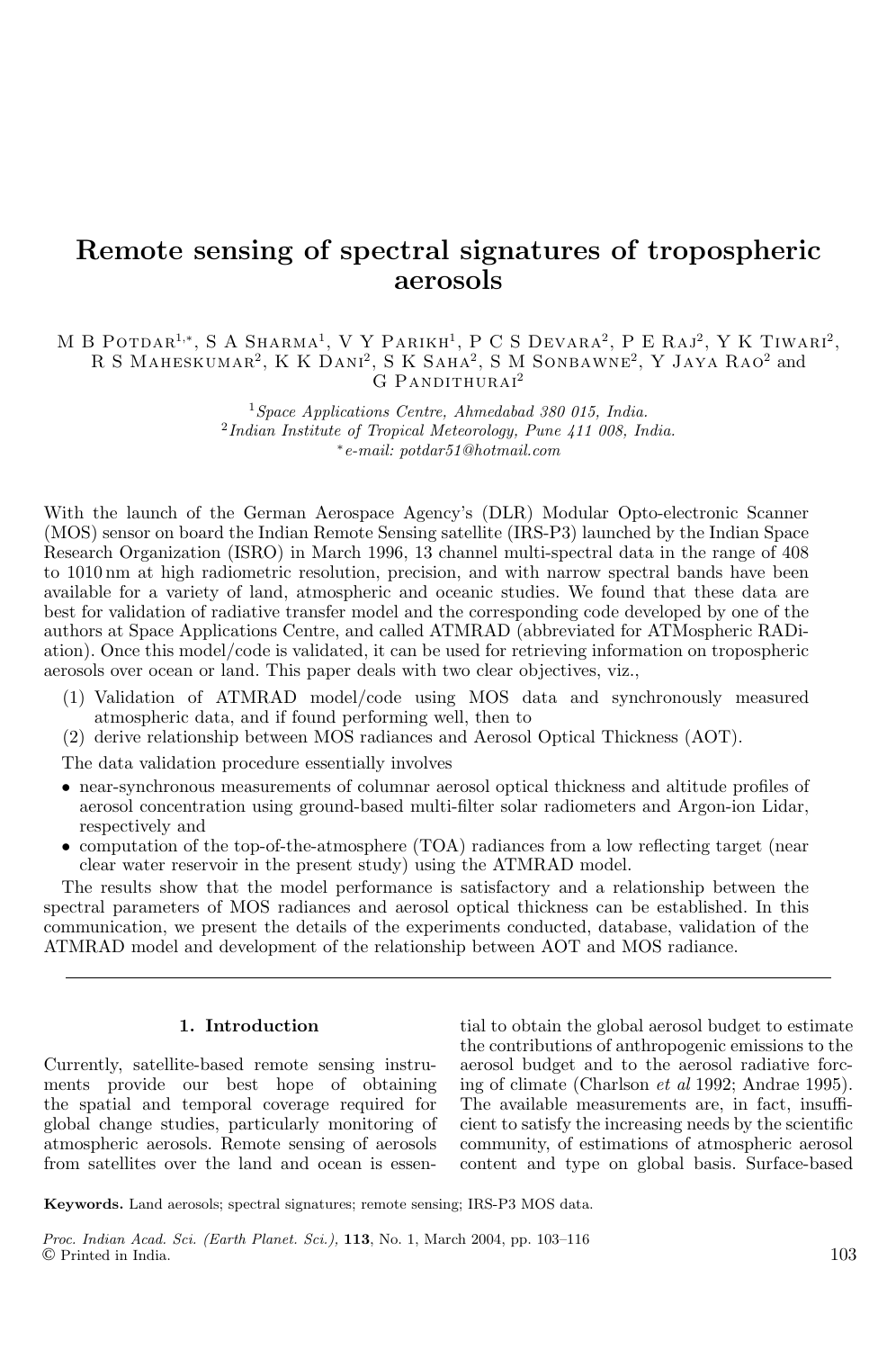| Parameter                                                                                     | MOS-A                                           | $MOS-B$                                                                                             | MOS-C                |  |
|-----------------------------------------------------------------------------------------------|-------------------------------------------------|-----------------------------------------------------------------------------------------------------|----------------------|--|
| Spectral range (nm)                                                                           | 755–768                                         | $408 - 1010$                                                                                        | $1500 - 1700$        |  |
| No. of Channels                                                                               | 4                                               | 13                                                                                                  | 1                    |  |
| Wavelength (nm)                                                                               | 756.7, 760.6,<br>763.5,766.4<br>$(O_2A - Band)$ | 408, 443, 485, 520, 570,<br>615, 650, 685, 750, 870,<br>1010, 815, 945<br>(H <sub>2</sub> O vapour) | 1600                 |  |
| Spectral halfwidth (nm)                                                                       | 1.4                                             | 10                                                                                                  | 100                  |  |
| FOV across track (deg)                                                                        | 0.344                                           | 0.094                                                                                               | 0.14                 |  |
| FOV along track (deg)                                                                         | 13.6                                            | 14.0                                                                                                | 13.4                 |  |
| Swath width (km)                                                                              | 195                                             | 200                                                                                                 | 192                  |  |
| No. of pixels/scan line                                                                       | 140                                             | 384                                                                                                 | 299                  |  |
| Pixel size $(km^2)$                                                                           | $1.57 \times 1.40$                              | $0.520 \times 0.520$                                                                                | $0.520 \times 0.640$ |  |
| Measuring range<br>$L_{\rm min}(\mu W/cm^2.nm.sr.)$<br>$L_{\rm max}(\mu{\rm W/cm}^2.$ nm.sr.) | 0.1<br>40                                       | 0.2<br>65                                                                                           | 0.5<br>18            |  |
| $\Delta L/L$ (%)                                                                              | 0.3                                             | 1.0                                                                                                 | 2.0                  |  |
| Quantization level (bits)                                                                     | 16                                              | 16                                                                                                  | 16                   |  |
| Signal/Noise ratio                                                                            | > 330                                           | >100                                                                                                | > 50                 |  |
|                                                                                               |                                                 |                                                                                                     |                      |  |

Table 1. Specifications of MOS- $A/B/C$  sensor systems onboard IRS-P3 platform.

measurements are limited in space and they are sparse. In this context, the Indian Remote Sensing Satellite (IRS-P3) which was launched in March 1996 under the ISRO-DLR collaborations forms an important contribution to this global effort. This satellite carries on board the DLR MOS and ISRO WiFS (Wide Field Sensor) systems for earth observations in addition to the X-ray Astronomy Payload for stellar burst detection.

Thus, MOS-A sensor system with four narrow spectral channels in  $760 \text{ nm}$  O<sub>2</sub>-absorption band has been designed primarily for retrieving stratospheric aerosol optical thickness (AOT); while MOS-B with 13 narrow channels in the 408 to 1010 nm range is designed for retrieval of tropospheric AOT and ocean color mapping. The specifications of MOS sensors are given in table 1. These data have swath of about 200 km. The spatial resolutions are about 1.5 km for MOS-A and 0.52 to 0.60 km in case of MOS-B and MOS-C data, respectively. The most important specification to be noted is the high precision of the measurements as reflected by the high signal-to-noise ratio achieved at even  $L$  min, which is  $>$  330 and > 100 in case of MOS-A and MOS-B data, and 16 bit radiometric quantization. With this type of highly precise data, the other applications of the data which can be taken up over land include vegetation mapping, growth assessment, and vegetation water stress detection specifically using MOS-C data. The availability of multi-spectral data in the wavelength region from 408 nm to 1010 nm with 10 nm FWHM of MOS-B sensor over land offers the above potential applications. Also, the MOS-A and MOS-B data together have the potential for partitioning of total aerosol optical thickness into tropospheric and stratospheric components. For any of the above applications a pre-validated radiative transfer model is necessary. This forms one of the two objectives of this study, viz.,

- (1) Validation of ATMRAD model/code using MOS-B radiances and synchronously measured atmospheric data, and if the model is found performing well then to
- (2) derive relationship between spectral parameters, MOS radiances and AOT.

The satellite-observed MOS-B radiances over a fairly clear water reservoir are used in conjunction with the measured atmospheric aerosol parameters and ATMRAD model. The model details are published in Potdar (1987, 1990). Both the Lidar and sun photometric measurements are used to retrieve the aerosol number density altitude profile and spectral variation of AOT, respectively. The spectral AOT data are used to retrieve aerosol size distribution, which are used in the ATMRAD model to compute TOA outgoing radiance in the spectral channels of MOS-B for the sun-targetsensor geometry. The computed and MOS-B radiances are compared for validation of the model, and later to evaluate, in turn, aerosol properties over land surface from MOS radiances. Some of the early results obtained in this direction have been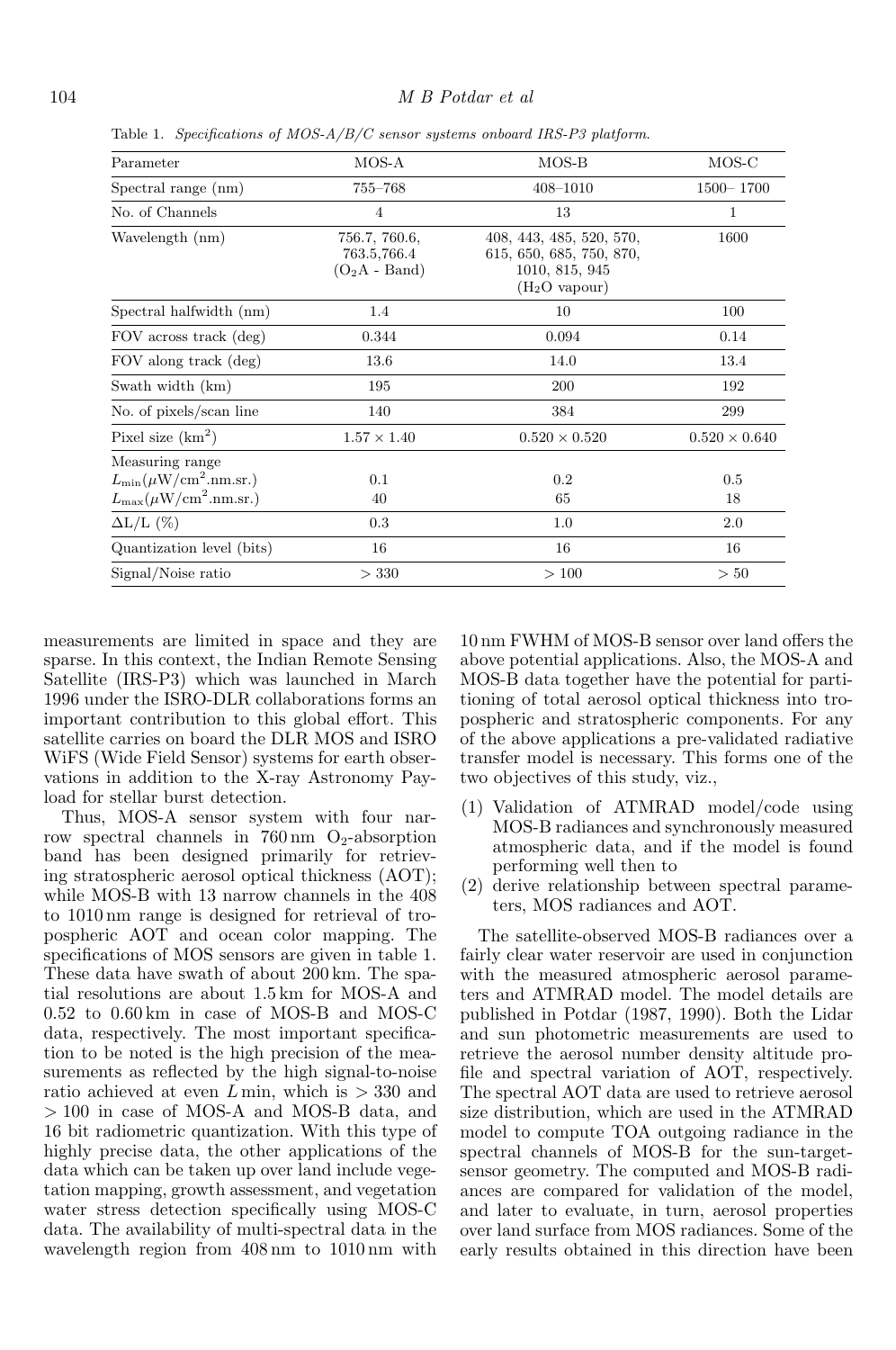| Data/Model/Formulations/Solutions         | Source                                             |
|-------------------------------------------|----------------------------------------------------|
| Atmospheric data                          | Valley $(1965)$ , McClatchey <i>et al</i> $(1972)$ |
| Solution of radiative transfer equation   | Chandrasekhar (1960)                               |
| Rayleigh/Mie scattering computations      | McCartney $(1976)$ , van de Hulst $(1957)$         |
| Solar spectral irradiance                 | Neckel and Labs (1984)                             |
| Aerosol models                            | McCartney $(1976)$ , Fisher $(1970)$               |
| Ozone, $H_2O$ -vapour Abs. cross sections | McClatchey <i>et al</i> (1972), Chahine (1983)     |

Table 2. The source of various aspects of ATMRAD model/code.

reported elsewhere (Potdar et al 1998, 1999, 2001; Potdar and Devara 2000a,b, 2001). The present communication deals with the details of the measurements conducted, validation of the model/code and retrieval of AOT over land from the MOS-B data. In the present analysis 11 out of 13 channels data are used by excluding two water vapour absorption channels centered at 815 and 945 nm.

#### **2. ATMRAD model description**

The ATMRAD model (Potdar 1987, 1990), which was developed and coded during 1984–86 time frame, is partially based on model equations given by McClatchey et al (1972) which was a basis of the LOWTRAN code (Kneizys et al 1983). The ATMRAD model/code improves upon the representation of the model atmosphere and the solar spectral profile. It also computes Mie and Rayleigh scattering phase functions and scattering, absorption and extinction efficiencies for a given complex refractive index of aerosols and the air. The single scattering albedo is then simply obtained by taking the ratio of scattering and extinction efficiencies. Thus, both the phase function and single scattering computation are built in the ATMRAD code. The sources of various data, model equations, and solution techniques adopted are given in table 2.

The model/code attempts to simulate the radiation transfer process and hence, remote sensing process in the atmosphere as closely as possible. The multiple scattering effects are largely taken into account by representing the atmosphere stratified into 100 plane parallel layers; and all the physical parameters of gaseous and particulate components specified for each layer. The computations are performed for intensity of the direct solar radiation reaching each layer, scattered in satellite direction and further absorption and scattering in the remaining upper as well as lower layers of the atmosphere. The radiation scattered by the lower-most layer will undergo scattering by 99 layers above it before reaching the top of the atmosphere which is assumed to be 100 km

thick. The spectral range of 250 to 3000 nm is representation by 127 sampled wavelength values so as to represent the most prominent features of the solar spectral radiance, absorption features of the prominent gaseous components of atmosphere, such as  $O_2$ ,  $O_3$ ,  $N_2$ ,  $CO_2$ ,  $H_2O$ . The size range of 0.01 to  $10 \mu m$  of aerosol is sampled in to 32 values on log scale to represent the prominent features of various size distributions. All these features make the ATMRAD code more legible, easy to use and amenable to heuristic investigation and more compact compared to LOWTRAN. Unlike LOWTRAN, ATMRAD confines itself to reflective part of solar spectrum, i.e., 250 to 3000 nm range. Recently, Vermote et al (1997) have developed the simplified 6S code for simulation for TOA radiances.

# **3. Relevance of IRS-P3 MOS data to global change studies**

Aerosols play a wide range of roles in several branches of atmospheric science. Although aerosols have a very short residence time in the atmosphere as compared to time scales of climatic changes, the secular variations in the aerosol loading influence the climatic variations significantly. Due to the increased anthropogenic activities globally; without paying due attention to the fragile biosphere of the earth, the evaluation of activities lies at the core of human civilization. Thus, the present study eventually aims at the multi-dimensional mapping of aerosol characteristics from the satellite spectral signatures. This study has the following relevance to global change studies.

- Correction of remotely sensed data for retrieval of surface reflectance.
- Retrieval of water leaving radiances for ocean color mapping.
- Estimation of aerosol loading due to bio-mass burning.
- Effect of aerosols on cloud dynamics and earthatmosphere radiation balance.
- Effect on global warming/cooling.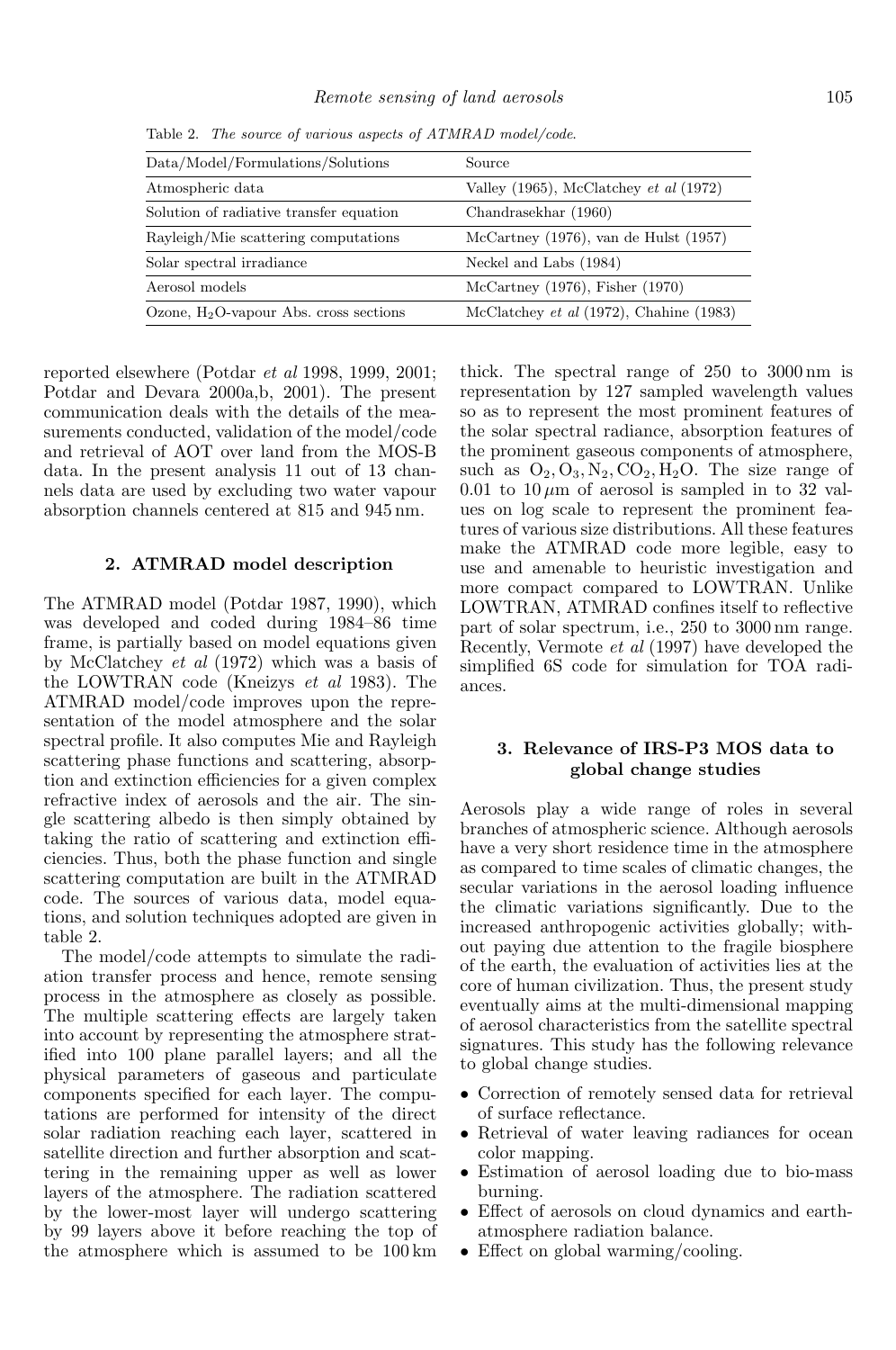| Year | Satellite          | Total no. of passes | Clear sky days | No. of useful days |
|------|--------------------|---------------------|----------------|--------------------|
| 1997 | $IRS-P3$           | 10                  |                |                    |
| 1998 | IRS-P <sub>3</sub> | 13                  | 10             |                    |
| 1999 | IRS-P <sub>3</sub> | 16                  | 10             | 10                 |
|      | Total              | 39                  | 24             |                    |
|      |                    |                     |                |                    |

Table 3. Status of experimental observations.

#### **4. Experimental sites**

The experimental sites, viz., the Khadakwasla and Mulshi water reservoirs near Pune, have been chosen as the experimental sites due to their fairly clear waters and their location being in close proximity of the Indian Institute of Tropical Meteorology (IITM), which is equipped with Lidar and multichannel sun photometer facilities for aerosol monitoring and characterization studies (Devara et al 1995 a,b). The vertical profiles of aerosol number density were derived from Lidar sounding during early morning (pre-sunrise) and late evening (post sunset) period. The columnar AOT in the spectral range between 308 and 1060 nm were deduced by Langley plot method from solar irradiance measured using rotating filter radiometer during 1997 and 1998 and later using Microtops-II sun and Ozone photometers (manufactured by Solar Light Co. USA) in 1999 on the days of IRS-P3 satellite pass over experimental sites. However, as presented in table 3, good and reliable observations could be obtained on 17 days due to either unfavorable sky conditions or MOS data acquisition problems or both out of 39 days of measurements (table 3), even though we could get 24 clear sky days. The portable meteorological kits were also installed at the experimental sites for recording surface meteorological parameters such as wind speed and direction, temperature, relative humidity in order to examine their influence on AOT during the span of the day of measurement.

#### **5. Methodology**

The methodology consisted of mainly four components, viz.,

- (i) deduction of AOT, aerosol size distribution and altitude profile,
- (ii) ATMRAD model computation of expected TOA radiances from the reservoir waters for given atmospheric aerosol loading,
- (iii) their comparison with MOS-B radiances for validation of the ATMRAD model/code, and
- (iv) develop relationship between AOT and TOA radiance.

The various steps involved in the methodology followed are briefly indicated below.

### 5.1 Atmospheric data processing

- (i) Deduce total optical thickness for the sun photometer channels from the Langley plot of a series of forenoon measurements of solar irradiance from the multichannel radiometer.
- (ii) Compute the Rayleigh and Ozone optical thickness for tropical model atmosphere and subtract them from total optical thickness to obtain aerosol optical thickness (Devara et al 1995a,b). These steps (i) and (ii) are not required in case Microtops-II is used as it directly gives AOT.
- (iii) As the altitude profile of the aerosols at the time of satellite pass (between 1030 and 1100 hrs IST) cannot be measured using Lidar, deduce the expected vertical distributions of aerosol number density at the time of satellite data acquisition from the morning and evening Lidar scatter intensity profiles. Here aerosol altitude profiles are used instead of columnar densities because of the requirement of the ATMRAD model/code. This gives power to the model/code to account for multiple scattering effects on computed TOA radiances and compute radiances at any desired altitude using aerosol altitude profile as input.
- (iv) Assume bi-modal aerosol size distribution with anthropogenic component represented by modified Junge function (Junge, 1955 and King *et al* 1978) and natural component ( $> 1 \mu m$ ) by normal function on log-normal scale. Compute altitude profiles mixing parameter and the resultant altitude profile to be used in the code to compute TOA radiances.

# 5.2 Satellite data processing, validation and calibration of ATMRAD

- (i) Plug in the sun-target sensor geometry and the aerosol parameters to compute the expected TOA radiances from reservoir waters.
- (ii) Compare the spectral channel-wise computed model radiances with the synchronously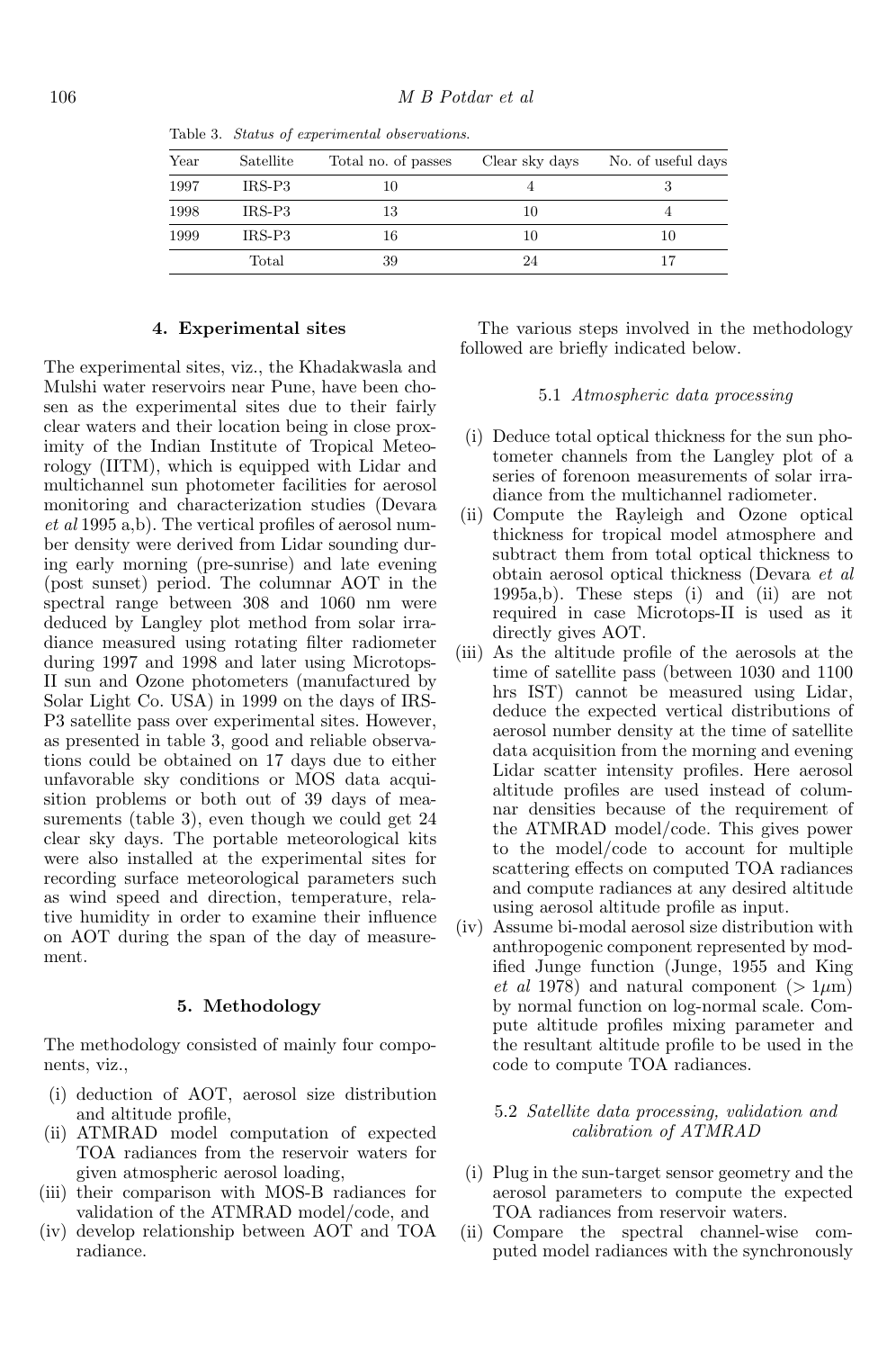

Figure 1. MOS-B radiance from Khadakwasla reservoir waters measured during IRS-P3 passes during 1999 measurement period.

acquired MOS-B radiance data to evaluate the model performance. The required quantities, like the single scattering albedo for given complex refractive index for the air and aerosols, both the Rayleigh and Mie scattering phase functions for the sun-target-sensor geometry and given aerosol size distribution function (described in the section 4.2 above) are computed using the Rayleigh and Mie scattering equations in the ATMRAD model/ code.

# 5.3 Retrieval of aerosol parameters

- (i) Compute spectral indices and coefficients in the power law fitting of MOS-B radiances.
- (ii) Compute angstrom exponent of aerosol optical thickness, total optical thickness and respective coefficients.
- (iii) Establish relationships between indices and coefficients of MOS radiances and spectral AOT.

# **6. Results and discussion**

The results obtained from the experiments conducted during three consequent years, i.e., 1997 through 1999 are presented and discussed in the following sub-sections.

# 6.1 Satellite data characteristics

The MOS radiance data were analyzed to examine the spectral variations of the radiance from the reservoir waters. Figure 1 shows the spectral characteristics of radiance with and without solar angle correction. The TOA radiances contain contributions from both molecular and aerosol scattering; but in the multiple scattering scenario, in any given elemental volume of the atmosphere, the Rayleigh scattered radiation undergoes Mie scattering and vice versa before emerging from the volume, resulting in TOA radiances to follow the power law in wavelength as each type of scatter-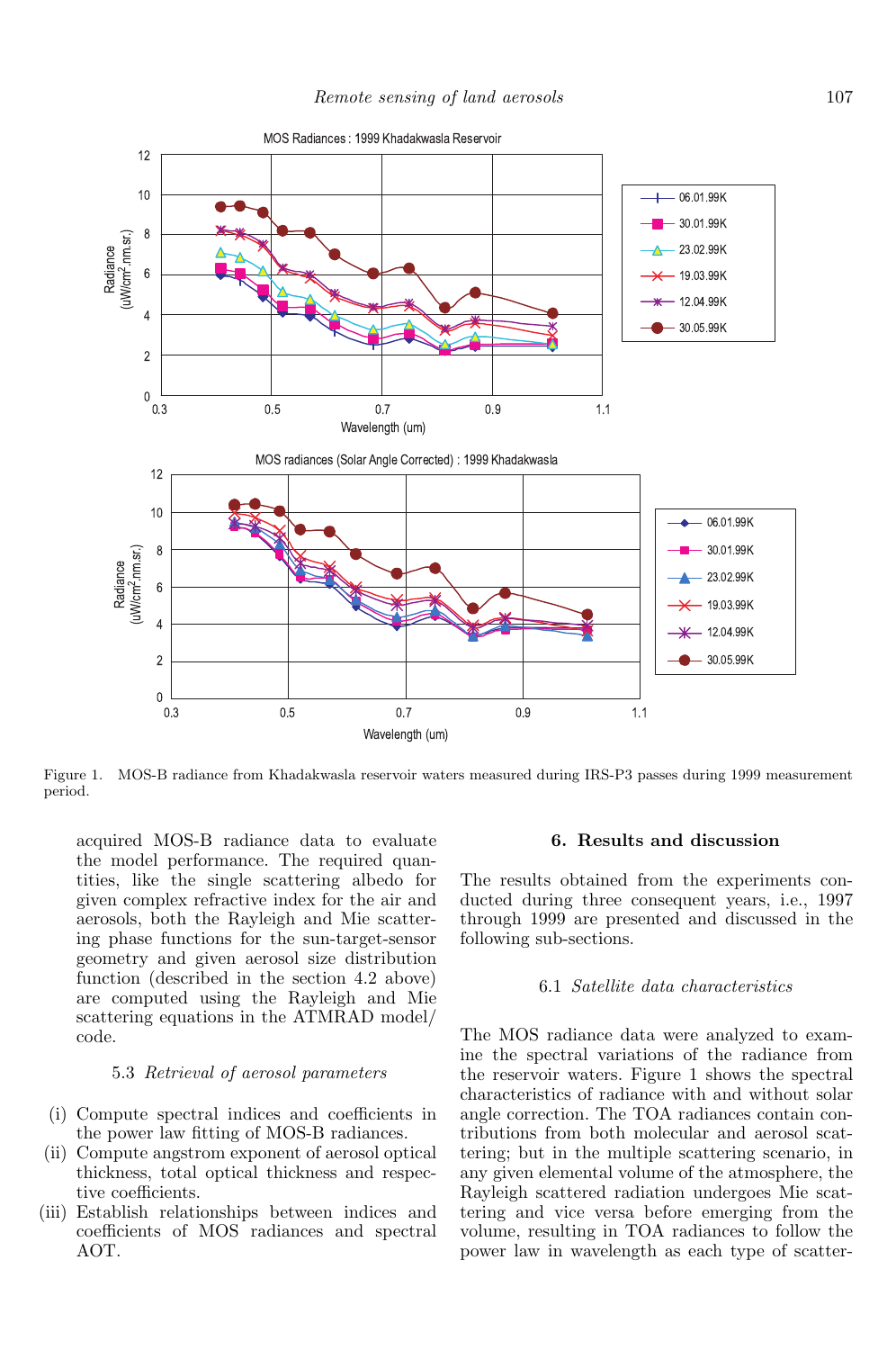| Date             | Spectral index        | Coefficient | Coefficient<br>(solar angle)<br>corrected) | R-Square |
|------------------|-----------------------|-------------|--------------------------------------------|----------|
|                  | Khadakwasla reservoir |             |                                            |          |
| 06.01.99         | 1.4798                | 1.6353      | 2.5309                                     | 0.95     |
| 30.01.99         | 1.4500                | 1.7995      | 2.6425                                     | 0.96     |
| 23.02.99         | 1.4644                | 2.0258      | 2.7050                                     | 0.96     |
| 19.03.99         | 1.3048                | 2.7124      | 3.2987                                     | 0.96     |
| 12.04.99         | 1.2723                | 2.8242      | 3.2183                                     | 0.95     |
| 30.05.99         | 1.1264                | 3.9953      | 4.4207                                     | 0.89     |
| Mulshi reservoir |                       |             |                                            |          |
| 18.02.99         | 2.0236                | 1.3594      | 1.8636                                     | 0.97     |
| 14.03.99         | 1.8507                | 1.5458      | 1.9215                                     | 0.97     |
| 07.04.99         | 1.3274                | 2.9536      | 3.4098                                     | 0.96     |
| 01.05.99         | 1.1972                | 3.9944      | 4.4484                                     | 0.92     |

Table 4. Spectral analysis of IRS-P3 MOS-B radiance data of the reservoirs.

Table 5. Spectral analysis of the optical thickness data.

| Date of               | Aerosol optical thickness |             |          | Total optical thickness |             |          |  |
|-----------------------|---------------------------|-------------|----------|-------------------------|-------------|----------|--|
| <b>IRS-P3 Pass</b>    | Spectral<br>index         | Coefficient | R-Square | Spectral<br>index       | Coefficient | R-Square |  |
| Khadakwasla reservoir |                           |             |          |                         |             |          |  |
| 06.01.99              | 1.1339                    | 0.0752      | 0.99     | 1.9619                  | 0.0765      | 0.99     |  |
| 30.01.99              | 1.4205                    | 0.0456      | 0.99     | 2.3258                  | 0.0480      | 0.99     |  |
| 23.02.99              | 0.6164                    | 0.1889      | 0.99     | 1.2058                  | 0.1798      | 0.97     |  |
| 19.03.99              | 0.4044                    | 0.3612      | 0.99     | 0.8188                  | 0.3454      | 0.96     |  |
| 12.04.99              | 0.4624                    | 0.3863      | 0.99     | 0.8328                  | 0.3708      | 0.97     |  |
| 30.05.99              | 1.4257                    | 0.0396      | 0.99     | 2.4082                  | 0.0423      | 0.99     |  |
| Mulshi reservoir      |                           |             |          |                         |             |          |  |
| 18.02.99              | 1.4138                    | 0.0443      | 0.99     | 2.3484                  | 0.0464      | 0.99     |  |
| 14.03.99              | 1.4119                    | 0.0567      | 0.99     | 2.2187                  | 0.0581      | 0.99     |  |
| 07.04.99              | 1.4312                    | 0.0351      | 0.99     | 2.4769                  | 0.0381      | 0.99     |  |
| 01.05.99              | 1.4183                    | 0.0687      | 0.99     | 2.1188                  | 0.0699      | 0.99     |  |

ing follows power law. Accordingly, it is seen from the figure that the spectral dependence is very well characterized by power law in the wavelength given by  $R_{\lambda} = K_r \lambda^{-n}$ . The radiances normalized for different solar zenith angle are also shown in figure 1. It is also seen that the spread in normalized radiances reduces. In fact, the  $R^2$  values of the fit are greater than 90 per cent as shown in table 4. The radiances were corrected for solar illumination by multiplying with the secant of the instantaneous solar zenith angle. In such a presentation, the overall variations in the data from one day to another could be largely due to varying atmospheric conditions.

### 6.2 Aerosol data characteristics

### 6.2.1 Spectral variations

Both the Rayleigh and Mie scatterings are individually power law dependent on wavelength. The Rayleigh scattering has power law dependence of −4 and Mie scattering has 0 to −2 dependence on wavelength. The aerosol optical thicknesses as well as the total optical thickness measured over the experimental sites shown in figure 2 are observed to follow to power law. The exponent, in the case of aerosol optical thickness, is called Angstrom Exponent, and that in the case of total optical thick-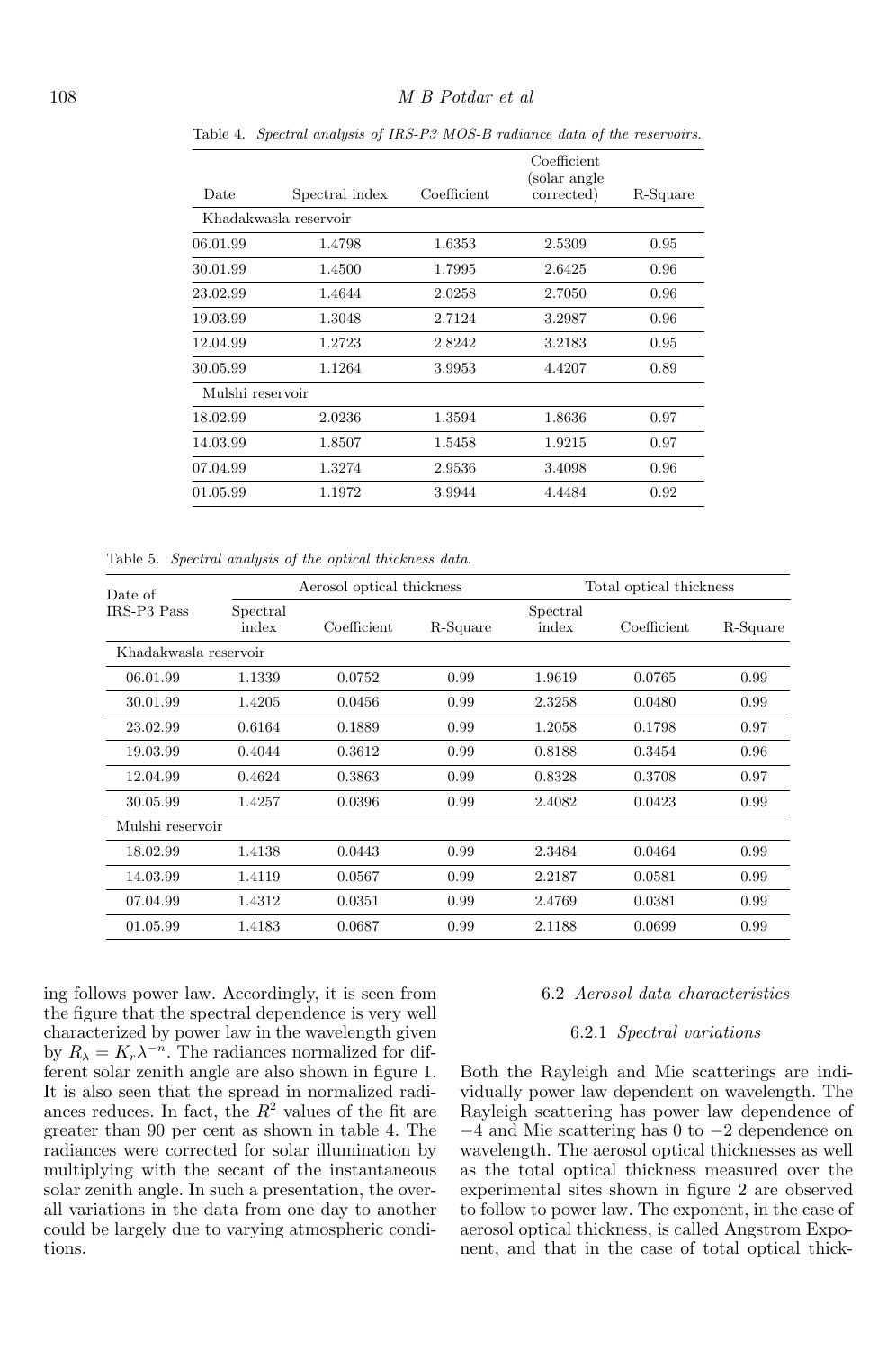

Figure 2. Measured aerosol optical thickness at Khadakwasla and Mulsi sites using Microtops-II sun photometers.

ness, is termed as  $\tau_{\text{total}}$  exponent in this study. The data show that a power law equation, given by  $\tau_{\lambda} = K_r \lambda^{-n}$ , can be fit very well. The coefficients and exponents are given in figure 5. The  $R^2$  values of the fit are greater than 0.96.

### 6.2.2 Size distribution

The spectral aerosol optical thickness data at six wavelengths of Microtops-II sun photometers are used for determining the aerosol size distribution by following the method of King et al (1978). Here, the size distribution is assumed to be at least bimodal in the 0.01 and  $10 \mu m$  range. As shown by King et al, their algorithm can be used for size distribution retrievals from AOT measurements at even as low as six wavelengths. The size distribution obtained is more or less similar to the modified Junge size distribution; when the minimum and maximum size values are fixed at  $0.01 \mu m$  and

 $10 \,\mu$ m. The modified Junge size distribution parameters, thus computed, are presented in table 6 for the observations recorded on the satellite pass dates in 1999. The parameter XJ1 stands for the slope of natural aerosols in the modified Junge size distribution curve, and R02 stands for the peak size of the coarse aerosols of micron size particles, and FZ1 is the aerosol density mixing parameter to model the aerosol altitude distribution at the time of satellite overpass. The validity of the assumption of modified Junge size distribution is tested by a fit obtained between the computed and measured aerosol optical thickness at 500 nm, 650 nm and 870 nm. The 'Fit 2' corresponds to 500 nm and 870 nm wavelengths and 'Fit 3' to the fit at all the above three wavelengths. Thus, a larger value of 'Fit 2' and 'Fit 3' implies larger deviation of actual size distribution from the modified Junge size distribution. The computed and measured total optical thicknesses for all experi-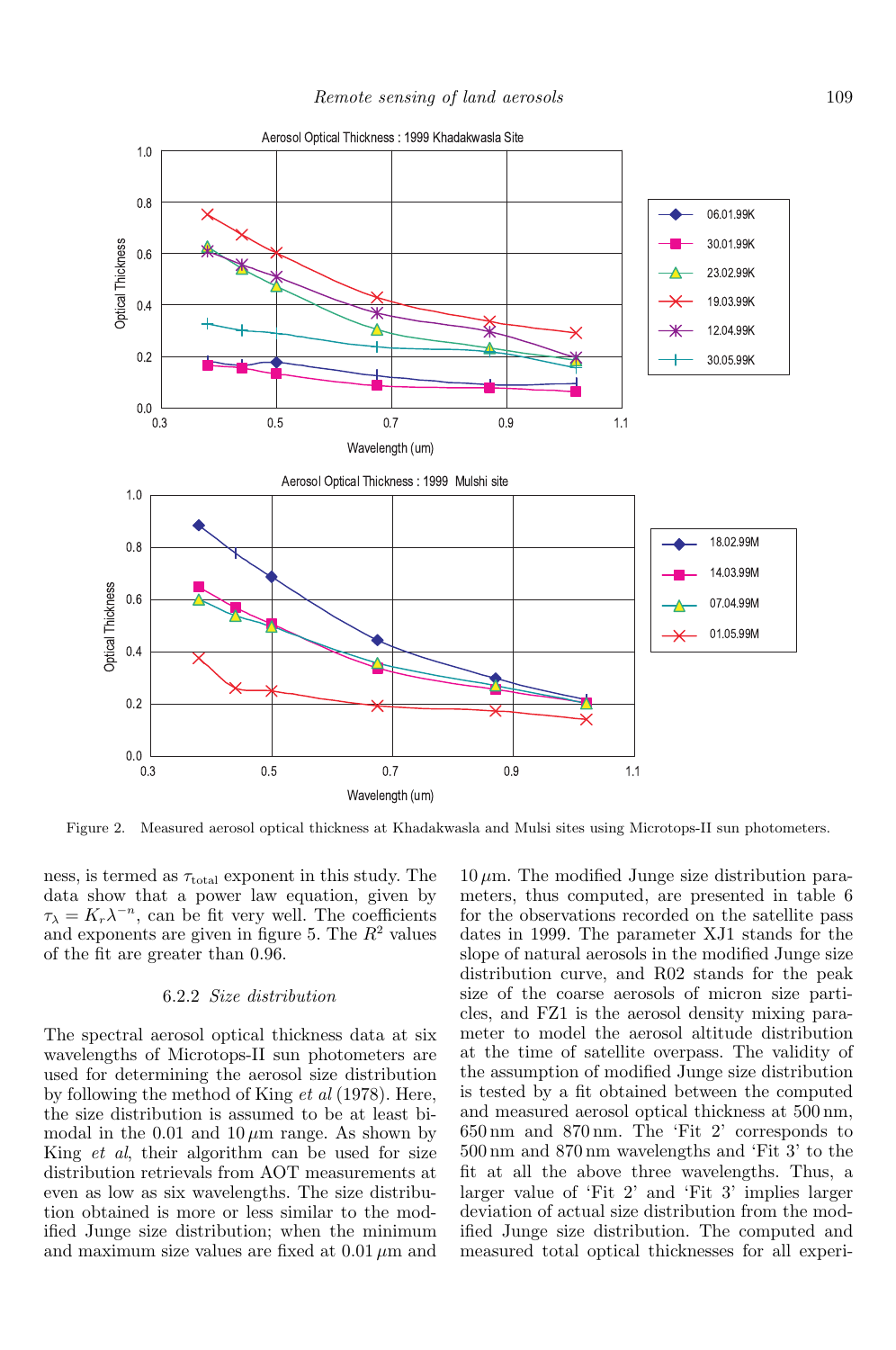| Date of          | XJ1<br>(Slope) | R02       | FJ1            |     |       |       |
|------------------|----------------|-----------|----------------|-----|-------|-------|
| IRS-P3 pass      |                | $(\mu m)$ | $(x10-3)$      | Fz  | Fit 3 | Fit 2 |
| Khadakwasla site |                |           |                |     |       |       |
| 06.01.99         | 4.6            | 1.1       | 9              | 0.0 | 0.008 | 0.005 |
| 30.01.99         | 4.6            | 0.5       | 10             | 0.2 | 0.027 | 0.027 |
| 23.02.99         | 3.6            | 0.9       | 6              | 0.0 | 0.145 | 0.145 |
| 19.03.99         | 3.4            | 1.5       | 8              | 1.0 | 0.159 | 0.157 |
| 12.04.99         | 3.4            | 0.5       | 10             | 0.0 | 0.237 | 0.237 |
| 30.05.99         | 4.6            | 0.9       | $\mathbf{1}$   | 0.0 | 0.091 | 0.090 |
| Mulshi site      |                |           |                |     |       |       |
| 18.02.99         | 3.6            | 0.5       | 10             | 0.8 | 0.223 | 0.223 |
| 14.03.99         | 3.8            | 0.5       | $\overline{7}$ | 1.0 | 0.113 | 0.112 |
| 07.04.99         | 3.4            | 0.5       | 8              | 1.0 | 0.128 | 0.127 |
| 01.05.99         | 4.4            | 0.9       | 5              | 0.4 | 0.012 | 0.002 |

Table 6. Parameters used in modelling size distribution and vertical profile of aerosols.

mental dates in 1999 at the Khadakwasla site are compared in figure 3. In general, there is good agreement between computed and measured optical thickness; depending on the validity of the assumed modified Junge size distribution function. On 30th May 1999, the sky was partially cloudy and the atmosphere was unstable. Even though the sky was cloudy, we could make sun photometric measurements through cloud windows. The computed optical thickness are lower than the measured at all wavelengths.

## 6.2.3 Altitude profile

The importance of using altitude profile of aerosol density instead of columnar density is already discussed above. Particularly, it helps in accounting for the multiple scattering effects. The Lidar system used in the present study has been operated in bi-static configuration at a wavelength of 514.5 nm, and is powerful enough for sounding of the atmosphere up to 7 km altitude with laser output power of 400 mW. The Lidar description and methodology followed for computing the aerosol number density are given in Devara and Raj (1987, 1993). In the computation of aerosol concentration, the power law distribution given by McClatchy et al (1972) for aerosol sizes ranging from 0.1  $\mu$ m to  $10 \mu m$ , which is representative of the conditions of the experimental station is used. The most important parameter is the slope in the 0.1 to  $1.0 \mu m$  size range and it is required to be known a priori. As the Lidar sounding, at present, can be performed only during night time, the experiments were conducted about one hour before sunrise and after sunset on the days of the satellite overpasses. The radiometric observations were carried out nearsynchronous to satellite overpass. Therefore, the slope computed from the radiometer data is used in the computation of the aerosol number density. Whenever the altitude profiles are contaminated by the presence of clouds, they are removed by suitable standard techniques and then the smoothened profile is used in the model. As the clear-sky aerosol density at higher altitudes is very less, it is assumed to be zero in the present study. The typical altitude profiles are shown for four dates in figure 4. These were the days of stable atmospheric conditions. It is seen that there is not much difference between the morning and evening profiles.

### 6.3 ATMRAD model validation

The ATMRAD model/code requires the altitude profile as input. As the Lidar measurements cannot be made in the day time, a numerical approach, briefly described below, is followed to approximate profile at the time of satellite pass, which is built in the model/code.

Assuming that the morning altitude profile transcends into evening profile, the altitude profile at any intermediate time can be represented as a linear combination of the two profiles as

$$
Nz = Fz * Nz(M, z) + (1 - Fz) * Nz(E, z), (1)
$$

where  $0.0 \leq Fz \leq 1.0$  and  $Nz(M,z)$  and Nz (E,z) stand for aerosol number density at altitude z in the early morning  $(M)$  and early evening  $(E)$ . Actually,  $Fz$  is a function of z, and there is no way to measure it. Hence,  $Fz$  is assumed to be constant in the present study. The accepted value is the one with which the computed aerosol optical thickness at the Lidar wavelength of 514.5 nm using ATM-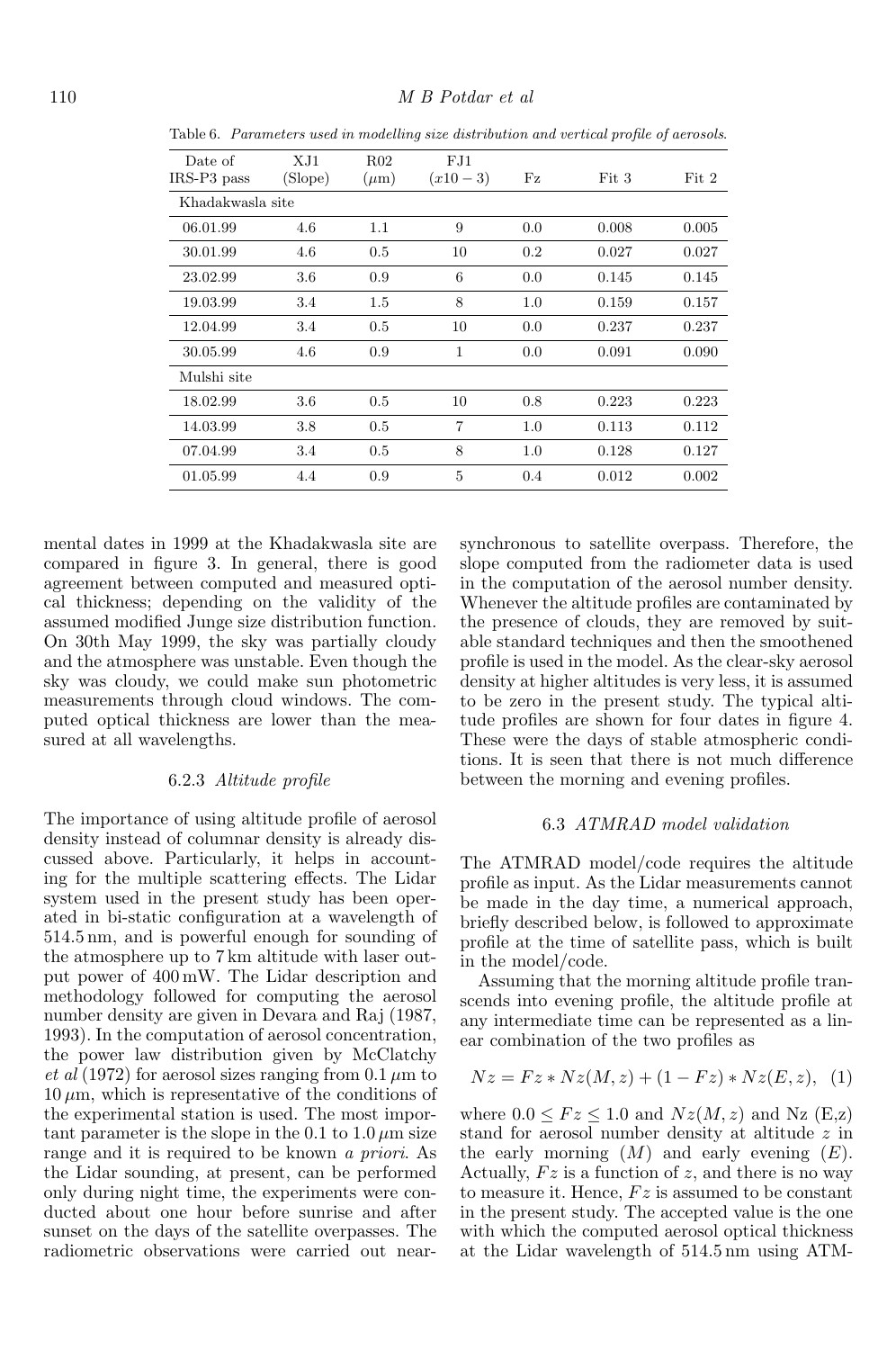

Figure 3. Comparison of measured and computed total optical thickness (Khadakwasla site).

RAD model agrees with that from the radiometer. The computed values of  $Fz$  are presented in table 6. The higher the value of  $Fz$ , the more the profile resembles the morning profile.

The ATMRAD model-computed TOA radiances for the sun-target-sensor geometry and the prevailing atmospheric conditions at the time of the satellite overpass and the MOS radiances from the Khadakwasla reservoir waters are compared in figure 5. The comparison shows, by and large,

good agreement. However, the minor deviations observed could be attributed mainly to differences in the assumed and actual water reflectance. The agreement on 30th May 1999 is poor due to the prevailing unstable sky conditions.

Though the model/code accounts for the multiple scattering effects, the diffuse component of the solar irradiance on the surface is not considered. And also, the adjacency effect on the reflected radiance is not considered. These factors may also lead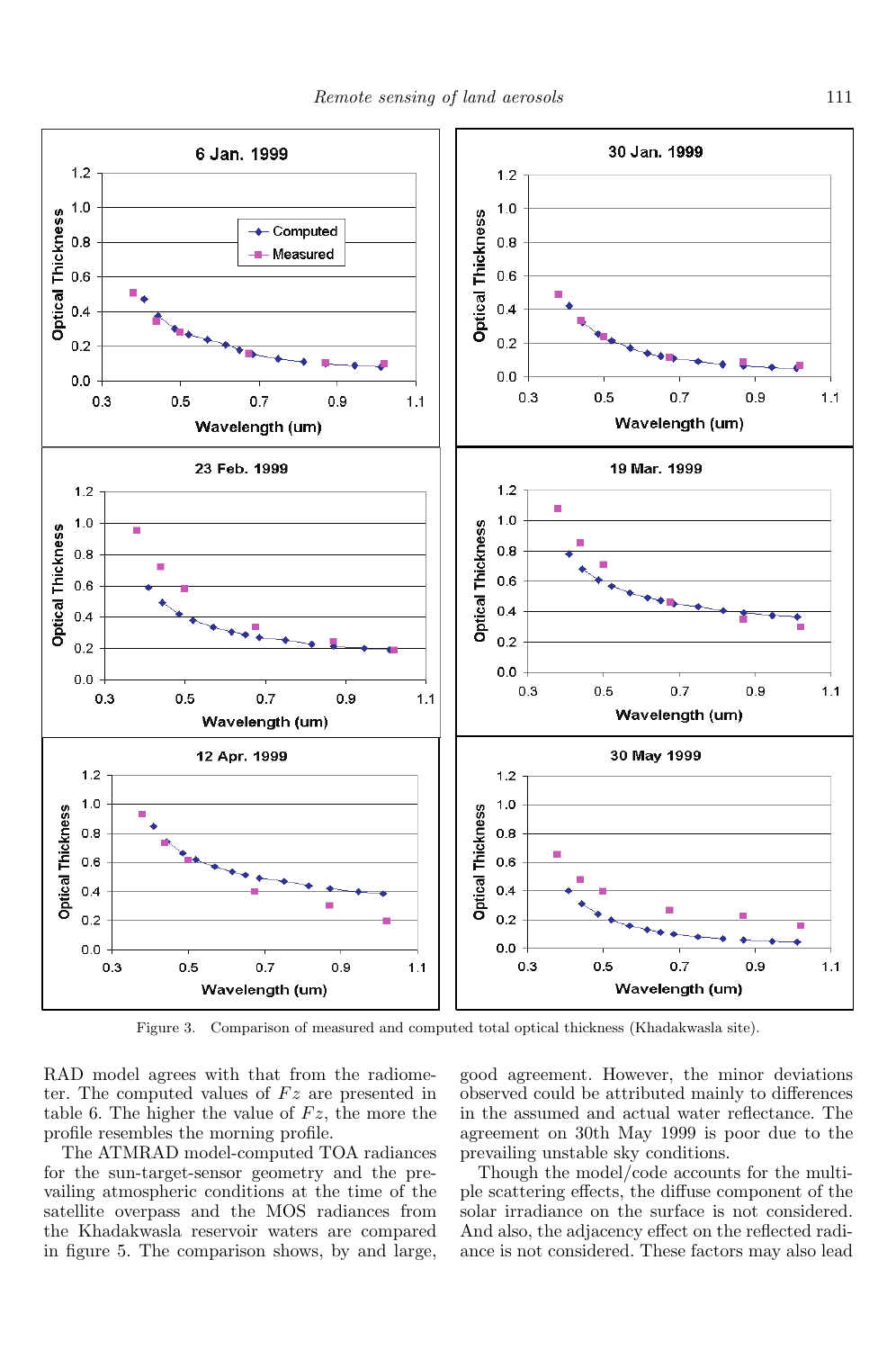

Figure 4. Altitude profile of aerosol number density obtained from LIDAR data.

to imperfect agreement between the computed and MOS radiances from the reservoir water. Here we look for the broad and overall agreement only. Such deviations between the modeled and observed radiances could be due to

- inadequacy in the simulation of radiative and scattering processes,
- assumed water reflectance profiles, and
- variation in actual reflectance of reservoir waters during the course of the experimental period, which stretches from January through May.

Moreover, the model uses typical hemispherical spectral reflectance of clear water lakes (Clarke et al 1970). The broad agreement seen in figure 5 between MOS and computed radiances is considered as satisfactory for validation of the ATMRAD model.

### 6.4 Retrieval of aerosol parameters

The usefulness of MOS data for retrieval of aerosol parameters is investigated using the type of relationships the MOS radiances and optical thickness exhibit. In this study, it is found that the MOS radiances as well as the optical thickness show power law dependence on wavelength,  $\lambda$  (expressed in  $\mu$ m), which is given by

$$
R_{\lambda} = K_r \lambda^{-n}
$$
, and  $\tau_{\lambda a} = K_a \lambda^{-m}$ . (2)

Here the subscripts  $r$  and  $a$  stand for radiance and aerosol, respectively, and 'K's stand for corresponding coefficients. If such relationships exist, then they imply the following relationship between radiance and optical thickness

$$
(R_{\lambda}/R_{\lambda r})^m = (\tau_{\lambda}/\tau_{\lambda r})^n.
$$
 (3)

From equation (2) we can write

$$
\tau_{\lambda} = \tau_{\lambda r} (R_{\lambda}/R_{\lambda r})^{m/n}.
$$
 (4a)

For determining  $\tau_{\lambda}$ , the  $\tau_{\lambda r}$ ,  $R_{\lambda r}$  and the ratio  $(m/n)$  are required to be known. Here,  $\lambda r$  stands for reference wavelength. For computation purposes, we consider  $\lambda r$  to be 1  $\mu$ m. The aerosol optical thickness and radiance at reference wavelength can be deduced knowing the radiance at the corresponding wavelength.

An equation similar to (4a) above can be written for total optical thickness, viz.,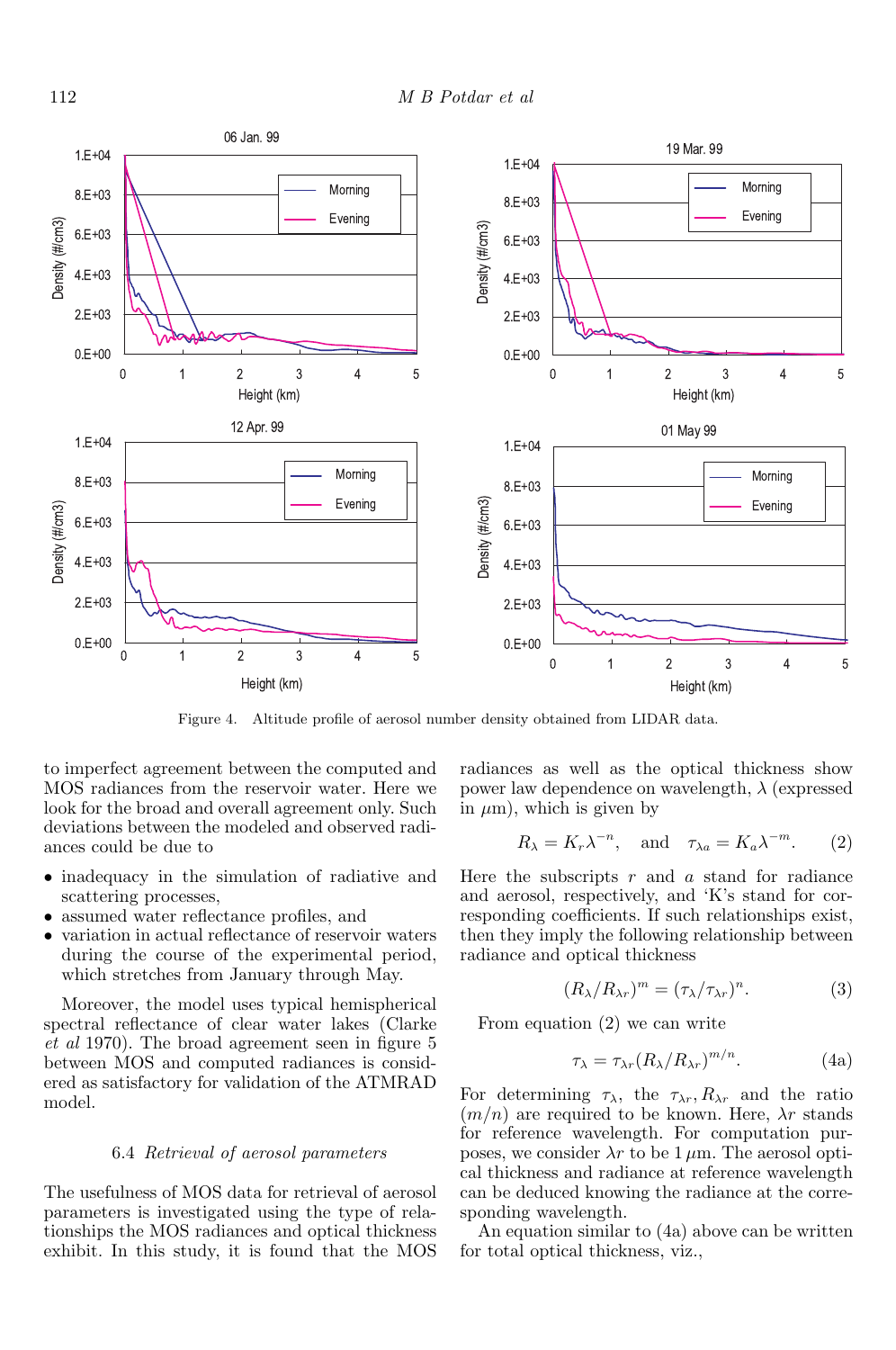

Figure 5. The validation of ATMRAD model by comparing the TOA MOS-B radiance from Khadakwasla reservoir waters and model computed radiance.

$$
T_{\lambda} = T_{\lambda r} \cdot (R_{\lambda}/R_{\lambda r})^{M/n} \tag{4b}
$$

where  $M$  stands for spectral index in relationship of total optical thickness with wavelength.

From the data collected for all the three years of observations, it is found that majority of the days had atmospheric transmittance in a narrow range while solar illumination conditions differed due to varying solar zenith angle. Advantage is taken of these data sets to validate the dependence of ATM-RAD model-derived path radiance on solar zenith angle and to evolve a suitable equation for estimating aerosol optical thickness as a function of wavelength.

From the computations of ATMRAD as well as other models, it is known that the path radiance is a non-linear function of solar zenith angle ranging from zero to 90 degrees for constant atmospheric conditions. The non-linearity decreases at longer wavelengths compared to that at shorter wavelengths. Figure 6 shows computed path radiance (solid line) and deduced path radiances (filled circles) for the days of IRS-P3 passes over the experimental sites. The model computations show that within the narrow range of solar zenith angle  $(Z_s)$  from 25 to 55 degrees, and at longer wavelengths, the path radiance shows less non-linear dependence. Depicted in this figure are the path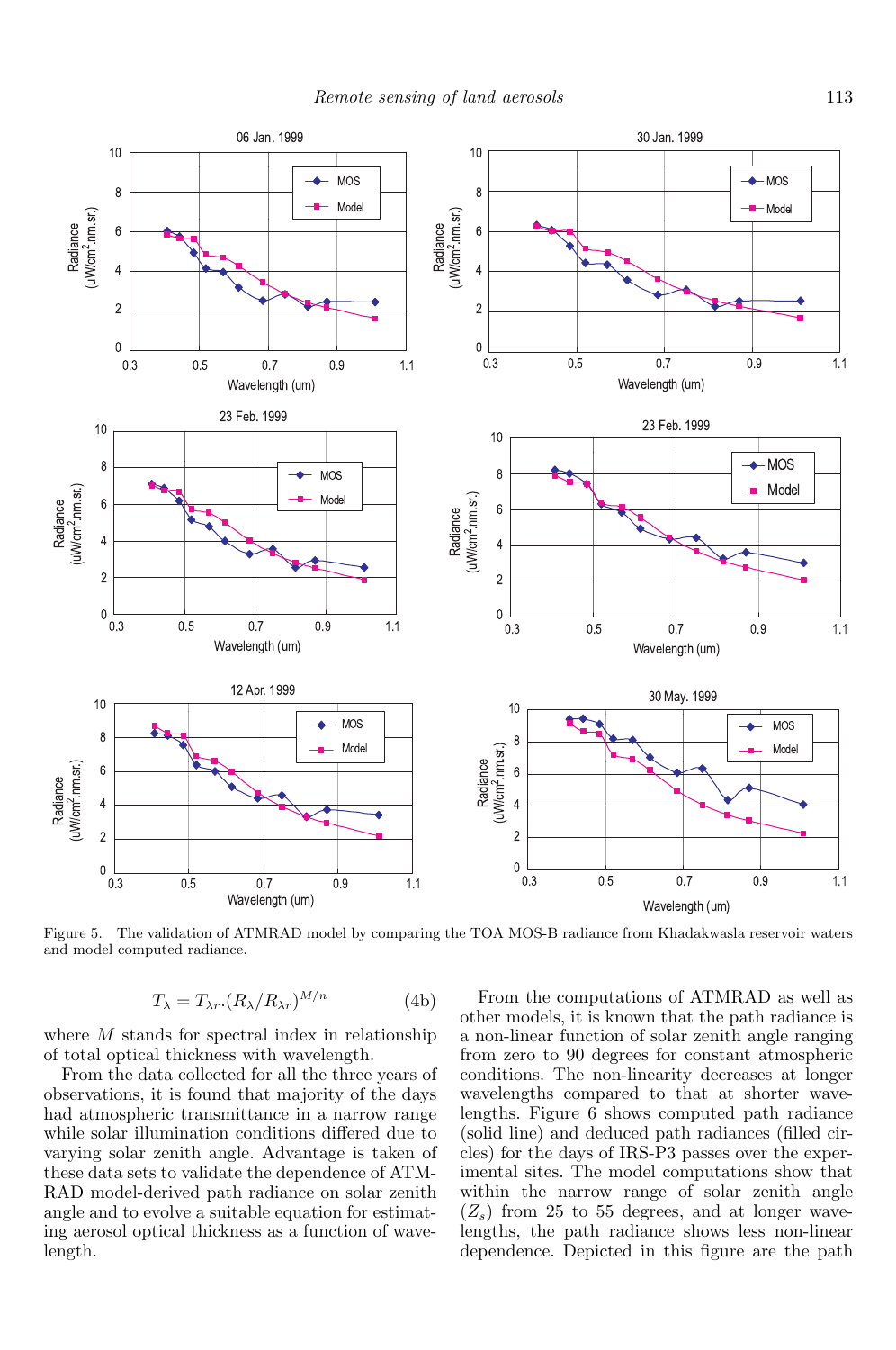

Figure 6. The comparison of ATMRAD model computed path radiance and deduced path radiance from MOS data.

Table 7. Computed solar angle corrected path radiances, aerosol and total transmittances and indices ratio for the dates of passes in 1999, 1998 and 1997 at  $\lambda = 1 \mu m$ .

| Year | Quantity  | Path<br>radiance | Water<br>body<br>radiance | $\tau_{\rm aero}$ | $\tau_{\rm total}$ | Aero.<br>trans. | Total<br>trans. | Indices<br>ratio |
|------|-----------|------------------|---------------------------|-------------------|--------------------|-----------------|-----------------|------------------|
| 1999 | Mean      | 2.405            | 3.177                     | 0.053             | 0.059              | 0.933           | 0.925           | 0.912            |
|      | Std. dev. | 0.018            | 0.827                     | 0.015             | 0.015              | 0.023           | 0.029           | 0.198            |
|      | CV(%)     | 0.754            | 26.015                    | 29.308            | 25.796             | 2.518           | 2.551           | 21.691           |
| 1998 | Mean      | 2.410            | 2.933                     | 0.057             | 0.0634             | 0.933           | 0.926           | 0.826            |
|      | Std. dev. | 0.036            | 0.602                     | 0.010             | 0.010              | 0.014           | 0.0139          | 0.315            |
|      | CV(%)     | 1.495            | 20.530                    | 18.122            | 15.935             | 1.483           | 1.496           | 38.166           |
| 1997 | Mean      | 2.392            | 3.751                     | 0.024             | 0.031              | 0.970           | 0.962           | 1.035            |
|      | Std. dev. | 0.033            | 0.273                     | 0.005             | 0.005              | 0.003           | 0.003           | 0.264            |
|      | CV(%)     | 1.397            | 7.274                     | 18.999            | 15.358             | 0.351           | 0.286           | 25.540           |
| All  | Mean      | 2.404            | 3.196                     | 0.049             | 0.055              | 0.941           | 0.934           | 0.908            |
|      | Std. dev. | 0.030            | 0.684                     | 0.017             | 0.017              | 0.022           | 0.022           | 0.269            |
|      | CV(%)     | 1.248            | 2.140                     | 34.694            | 30.909             | 2.238           | 2.355           | 29.626           |

Radiance is expressed in  $(\mu W/cm^2.nm.sr.)$ .

radiances for an atmosphere with aerosol optical thickness in the range of  $0.049 \pm 0.017$  (33%) which is typical of clear atmospheric conditions near Pune. Based on this observation, the path radiance, and the total as well as aerosol optical thickness are computed along the path of incident solar radiation. The salient results of these computations are presented in table 7. The transmittances given in the table are for the total atmospheric path traced by solar rays before reaching the satellite sensor for the prevailing solar zenith angle. The results show that the computed radiances as well as transmittances are fairly constant for most of the clear atmospheric conditions around Pune. The coefficients of variation (CV in %) are 1.248, 2.140, 2.338 and 2.355 for path radiance, water body radiance and for aerosol and total transmittances, respectively.

The  $(m/n)$  ratio is of the order of  $0.908 \pm 0.269$ (29.63%). Similar computations (not shown in the table above) were performed for ratio of indices of total optical thickness to radiance. This ratio also shows uncertainty of 33 per cent and is equal to  $1.532 \pm 0.504$  (33%). Substituting these values of constants, the equation (4a) takes the form

$$
\tau_{\lambda} = 0.049^* [R_{\lambda}/(3.196^* \cos Z_s)]^{0.908 \pm 0.269}.
$$
 (5)

Here,  $Z_s$  stands for solar zenith angle. Mainly the relationships between indices of MOS data and optical thickness data are important, as they can be useful to deduce optical thickness from MOS indices and coefficients. It seems that there do exist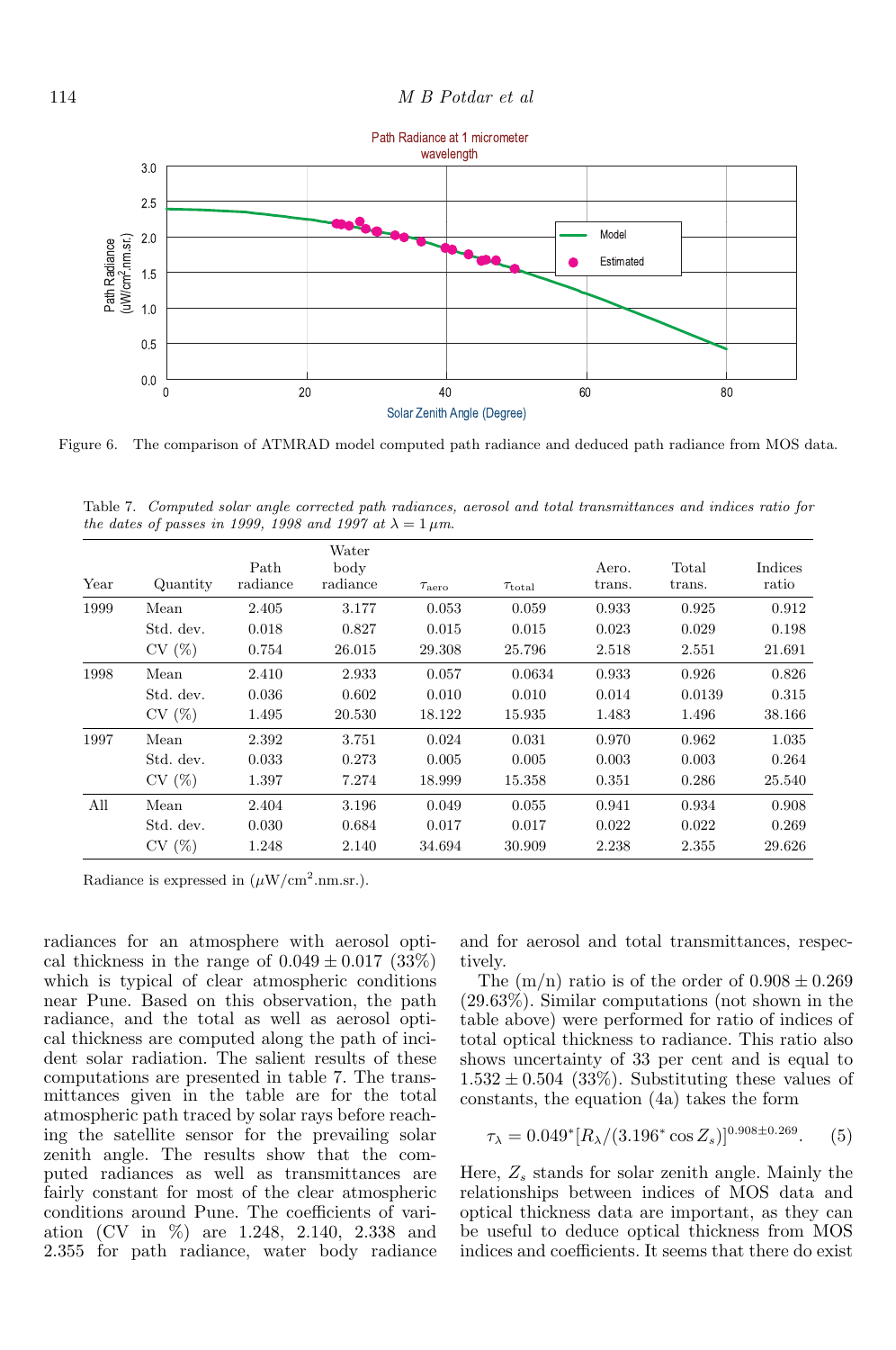

Figure 7. The relationships between the spectral indices of water radiance and aerosol optical thickness.

such relationships, but here the numbers of data points are too small to arrive at any definite conclusion. The results indicate that the MOS data do show potentiality for aerosol determination.

From figure 7, where the indices of water radiance and optical thickness are plotted, it is clear that there are well established relationships among the  $m/n$  and  $M/n$  ratios and n, m and M parameters. These relationships among various parameters at both the water reservoir sites considered in the present study are as follows.

Khadakwasla site:

$$
m/n = 0.8841 \,\mathrm{n}^{-1.4864} \qquad (R^2 = 0.32). \qquad (6)
$$

$$
m/n = 0.7467 \,\mathrm{m}^{1.0794} \qquad (R^2 = 0.86). \qquad (7)
$$

Mulshi site:

$$
m/n = 1.6030 \,\mathrm{n}^{-1.4833} \qquad (R^2 = 0.61). \qquad (8)
$$

$$
m/n = 0.3492 \,\mathrm{m}^{2.4069} \qquad (R^2 = 0.35). \qquad (9)
$$

It is observed that the above relationships are significant when the range of parameter value is large. There are well defined relationships between spectral indices (in power law) and their ratios. These relationships can be used for retrieving spectral dependence and hence aerosol size distribution parameters.

The aerosol size distributions at Khadakwasla were found to be mostly bi-modal in nature, indicating the influence of anthropogenic activities, which is consistent as this site is situated near the outskirts of Pune city. The size distributions at the Mulshi reservoir were mostly unimodal, as this place is about 50 km away from Pune city and free from any industrial pollution. Therefore, the ranges of parameters were in general, narrow in the vicinity of Khadakwasla reservoir than that in the vicinity of Mulshi reservoir.

### **7. Conclusions**

The experiments and data analyses carried out for the satellite data indicate the capability of MOS spectral signatures for aerosol parameter retrieval as well as ATMRAD model calibration. Some of the conclusions drawn from these studies are as follows:

- The ATMRAD model performance is largely satisfactory.
- The TOA path radiance and water radiances as well as optical thickness follow spectral power law dependence as seen from high  $R^2$  of the least square fittings in these cases. Over ocean also, this power law dependence is found to be followed. It only shows that the coarse mode component forms a minor fraction of the total number of particles both over the land and ocean.
- The solar angle corrected TOA radiance and optical thickness at  $1 \mu m$  exhibit well defined values, whereas the spectral indices ratios show larger variance.